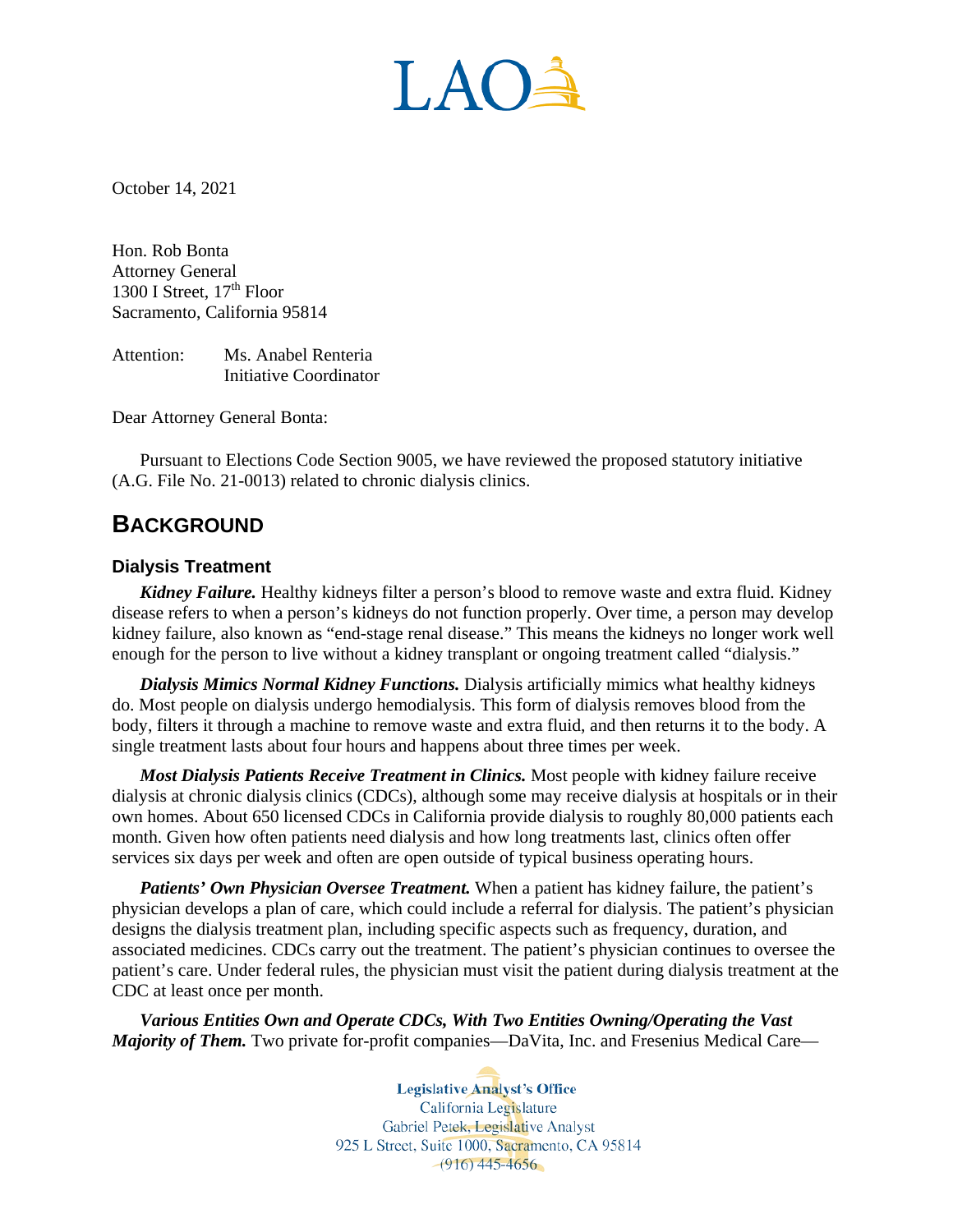are the "governing entity" of nearly three-quarters of licensed CDCs in California. (The measure refers to the governing entity as the entity that owns or operates the CDC.) The remaining CDCs are owned and operated by a variety of nonprofit and for-profit governing entities. Most of these other governing entities have multiple CDCs in California, while a small number own or operate a single CDC. In recent years, the majority of CDCs' earnings exceed costs, while a smaller share of CDCs operate at a loss. A governing entity that owns or operates multiple CDCs can use its higher-earning CDCs to help support its CDCs that operate at a loss.

# **Paying for Dialysis**

*Payment for Dialysis Comes From a Few Main Sources.* We estimate that CDCs have total revenues of more than \$3.5 billion annually from their operations in California. These revenues consist of payments for dialysis from a few main sources, or "payers":

- *Medicare*. This federally funded program provides health coverage to most people ages 65 and older and certain younger people who have disabilities. Federal law generally makes people with kidney failure eligible for Medicare coverage regardless of age or disability status. Medicare pays for dialysis treatment for the majority of people on dialysis in California.
- *Medi-Cal.* The federal-state Medicaid program, known as Medi-Cal in California, provides health coverage to low-income people. The state and federal governments share the costs of Medi-Cal. Some people qualify for both Medicare and Medi-Cal. For these people, Medicare covers most of the payment for dialysis as the primary payer and Medi-Cal covers the rest. For people enrolled only in Medi-Cal, the Medi-Cal program is solely responsible to pay for dialysis.
- *Group and Individual Health Insurance.* Many people in the state have group health insurance coverage through an employer or another organization (such as a union). Other people purchase health insurance individually. When an insured person develops kidney failure, that person can usually transition to Medicare coverage. Federal law requires that a group insurer remain the primary payer for dialysis treatment for a "coordination period" that lasts 30 months.

The California state government, the state's two public university systems, and many local governments in California provide group health insurance coverage for their current workers, eligible retired workers, and their families.

*Group and Individual Health Insurers Typically Pay Higher Rates for Dialysis Than Government Programs.* The rates that Medicare and Medi-Cal pay for a dialysis treatment are fairly close to the average cost for CDCs to provide a dialysis treatment. These rates are largely determined by regulation. In contrast, group and individual health insurers negotiate with CDCs and their governing entities to set rates. The rate agreed upon depends in large part on how many people the insurer covers and how many people the governing entity's CDCs treat. On average, group and individual health insurers pay multiple times what government programs pay for a dialysis treatment.

### **How CDCs Are Regulated**

*California Department of Public Health (CDPH) Licenses and Certifies Dialysis Clinics.*  CDPH is responsible for licensing CDCs to operate in California. CDPH also certifies CDCs on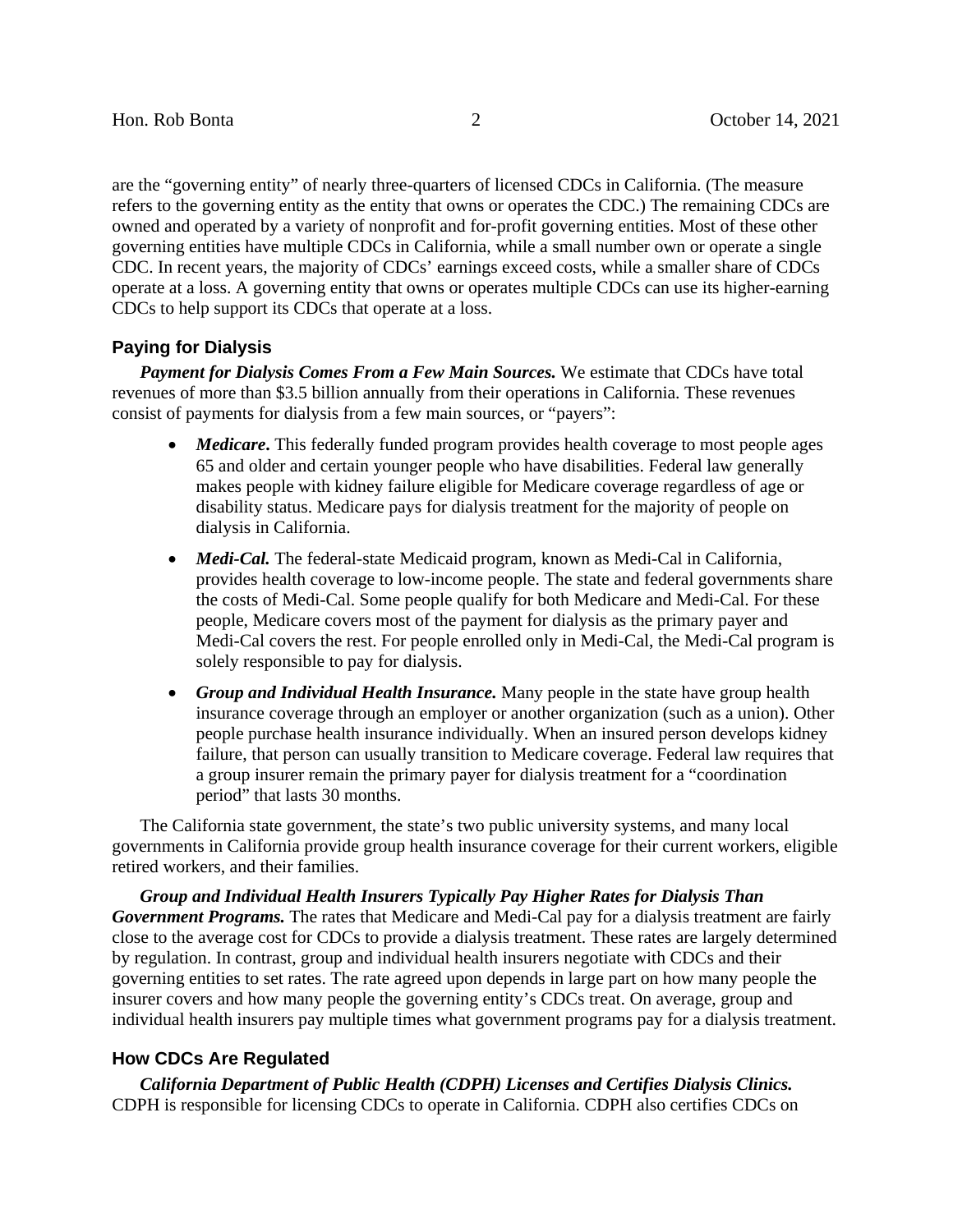behalf of the federal government, which allows CDCs to receive payment from Medicare and Medi-Cal. Currently, California relies primarily on federal regulations as the basis for its licensing program.

**Federal Regulations Require a Medical Director at Each CDC.** Federal regulations require each CDC to have a medical director who is a board-certified physician. The medical director is responsible for quality assurance, staff education and training, and development and implementation of clinic policies and procedures. Federal regulations do not require medical directors to spend a specific amount of time at the CDC; however, federal guidance indicates that the medical director's responsibilities reflect about one-quarter of a full-time position.

*CDCs Must Report Infection-Related Information to a National Network.* To receive payments from Medicare, CDCs must report specified dialysis-related infection information to the National Healthcare Safety Network at the federal Centers for Disease Control. For example, CDCs must report when a patient develops a bloodstream infection and the suspected cause of the infection.

# **PROPOSAL**

The measure includes several provisions affecting CDCs, as discussed below. It gives duties to CDPH to implement and administer the measure, including adopting regulations within one year after the law takes effect. If CDPH cannot meet that deadline, it can issue emergency regulations as it completes the regular process.

*Requires Each CDC to Have a Physician, Nurse Practitioner, or Physician Assistant Onsite During All Treatment Hours.* The measure requires each CDC to maintain, at its expense, at least one physician, nurse practitioner, or physician assistant onsite during all the hours patients receive treatments at that CDC. This individual must have at least six months of experience providing care to kidney patients and is responsible for patient safety and the provision and quality of medical care. A CDC may request CDPH to grant an exception from this requirement if there is a valid shortage of physicians, nurse practitioners, or physician assistants in the CDC's area. If CDPH approves the exception, the CDC can meet the requirement through telehealth. The exception lasts for one year.

**Requires CDCs to Report Infection-Related Information to CDPH.** The measure requires each CDC—or its governing entity—to report dialysis-related infection information to CDPH every three months. CDPH must specify which information CDCs should report, and how and when to report the information. CDPH must post each CDC's infection information on the CDPH website, including the name of a CDC's governing entity.

*Requires CDCs to Disclose Owners.* The measure requires a CDC to provide patients with a list of all physicians who have an ownership interest in the clinic of at least 5 percent. This list must be provided when the patient is starting treatment, annually thereafter, or upon request by a patient or potential patient. The measure also requires a CDC or its governing entity to report to CDPH every three months with a list of persons who have an ownership interest of at least 5 percent in the clinic. Both CDPH and the CDC or its governing entity must post this information on their websites.

*Charges Penalties if CDCs Fail to Report Required Information.* If a CDC or its governing entity does not report information as required by the measure or if the reported information is inaccurate, CDPH may issue a penalty against the CDC. The amount of the penalty depends on how severe the violation is, but cannot be more than \$100,000. The CDC may request a hearing if it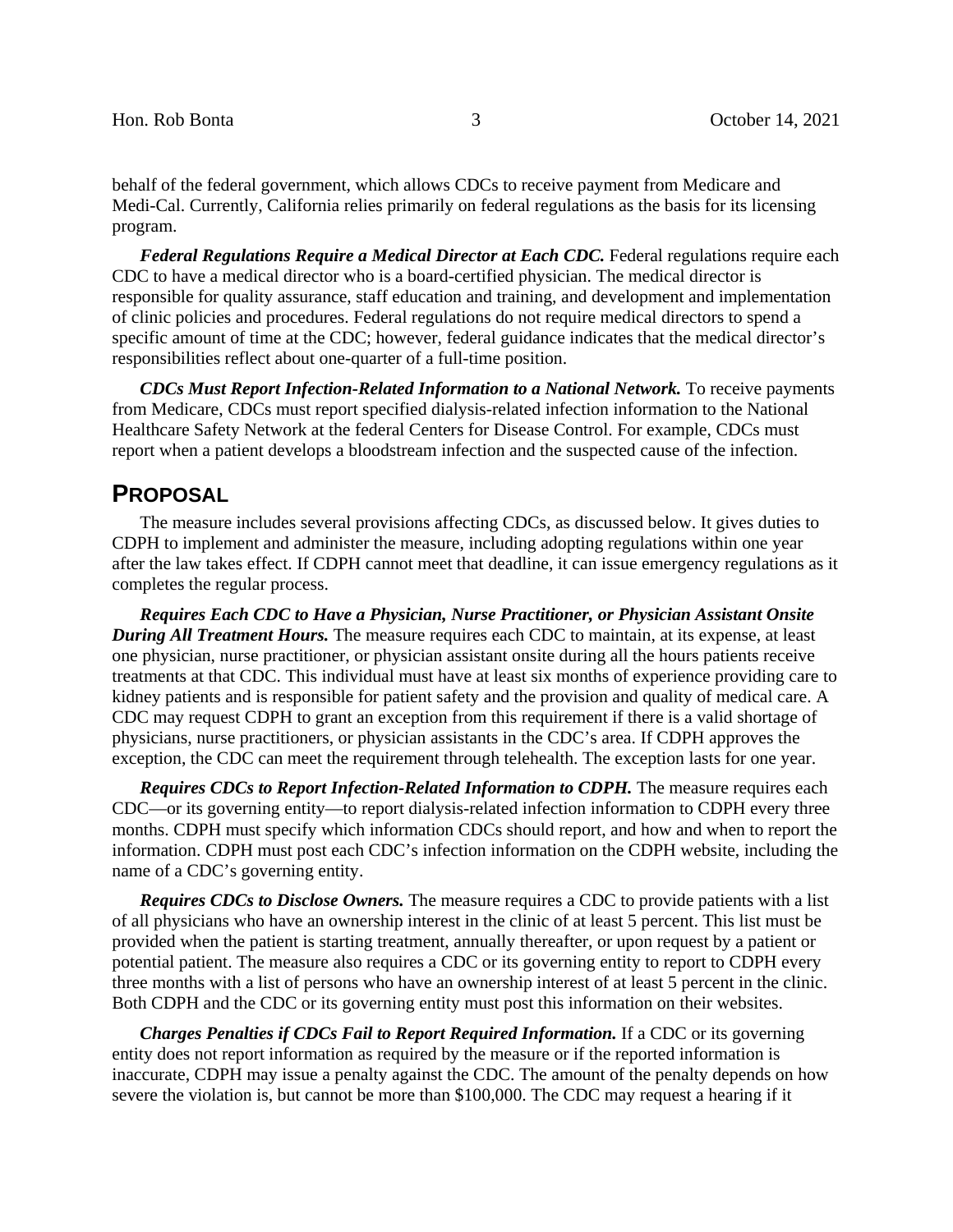disputes the penalty. Any penalties collected would be used by CDPH to implement and enforce laws concerning CDCs.

*Requires CDCs to Notify and Obtain Consent From CDPH Before Closing or Substantially Reducing Services.* If a CDC plans to close or significantly reduce its services, the measure requires the CDC or its governing entity to notify CDPH in writing and obtain CDPH's written consent. The measure allows CDPH to determine whether or not to consent. It allows CDPH to base its decision on such information as the CDC's financial resources and the CDC's plan for ensuring patients have uninterrupted dialysis care. A CDC may dispute CDPH's decision by requesting a hearing.

*Prohibits CDCs From Refusing Care to a Patient Based on Who Is Paying for the Patient's Treatment.* Under the measure, CDCs and their governing entities are required to offer the same quality of care to all patients and they cannot refuse to offer or provide care to patients based on who pays for patients' treatments. The payer could be the patient, a private entity, the patient's health insurer, Medi-Cal, Medicaid, or Medicare.

# **FISCAL EFFECTS**

# **Increased Costs for Dialysis Clinics Affect State and Local Costs**

*How the Measure Increases Costs for CDCs.* Overall, the measure's provisions would increase costs for CDCs. In particular, the measure's requirement that each CDC have a physician, nurse practitioner, or physician assistant onsite during all treatment hours would increase each CDC's costs by several hundred thousand dollars annually on average. Other requirements of the measure would not significantly increase CDC costs.

*Clinics Could Respond to Higher Costs in Different Ways.* The cost to have a physician, nurse practitioner, or physician assistant onsite would affect individual CDCs differently depending on their finances. Most CDCs operate under a governing entity that owns/operates multiple CDCs such that the governing entity could spread costs across multiple locations. Governing entities might respond in one or more of the following ways:

- *Negotiate Increased Rates With Payers.* First, governing entities might try to negotiate higher rates from the entities that pay for the dialysis treatment to cover some of the costs imposed by the measure. Specifically, governing entities may be able to negotiate higher rates with private commercial insurance companies and to a lesser extent with Medi-Cal managed care plans.
- *Continue Current Operations, but With Lower Profits.* For some governing entities, the higher costs due to the measure could reduce their profits, but they could continue to operate at current levels without closing clinics.
- *Close Some Clinics*. Given the higher costs due to the measure, some governing entities, particularly those with fewer clinics, may decide to close some clinics.

*Measure Could Increase Health Care Costs for State and Local Governments by Low Tens of Millions of Dollars Annually.* Under the measure, state Medi-Cal costs, and state and local employee and retiree health insurance costs, could increase due to:

• Governing entities negotiating higher payment rates.